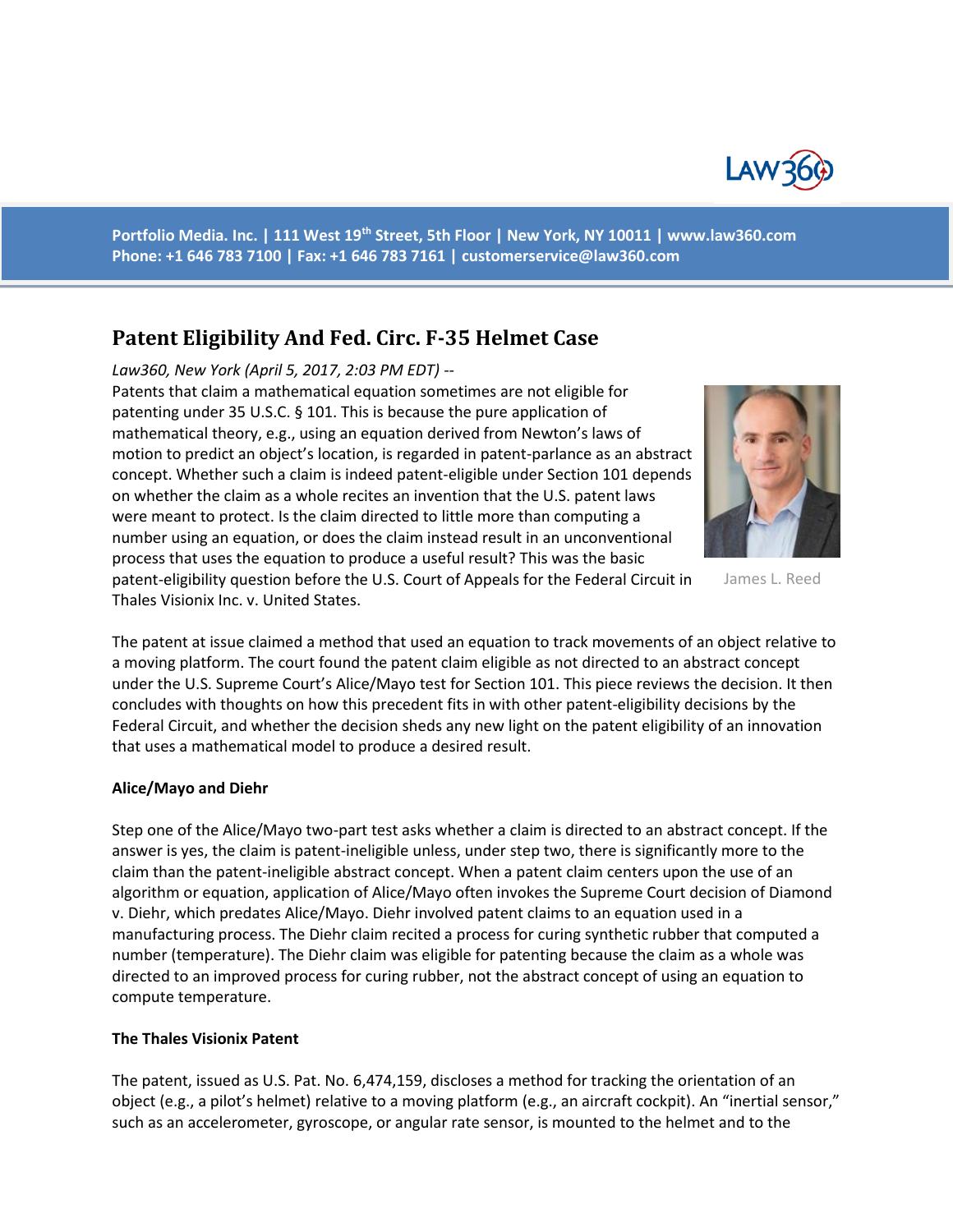cockpit. As such, both sensors are located in moving, or non-inertial frames of reference. Tracking relative changes in orientation using inertial sensors located in these frames of reference, according to the patent, departs from convention.

Advantages to using inertial sensors in this way include providing a self-contained system and reducing the amount of data needed to compute relative motion, and while also accounting for measurement errors. The mathematics disclosed in the patent explains, for the most part, how these results are achieved. By contrast, there is very little disclosed about the inertial sensors or processing hardware, since conventional sensors and hardware can be used to practice the invention. Claim 22 of the patent (the Thales claim) is reproduced below.

A method comprising determining an orientation of an object relative to a moving reference frame based on signals from two inertial sensors mounted respectively on the object and on the moving reference frame.

## **Federal Claims Court**

The patentee, Thales Visionix, filed a lawsuit against the United States under 35 USC § 1498, alleging the unlawful practice of the patented method in a head mounted display system developed for the F-35 Joint Strike Fighter. In response, the U.S. Government brought a motion to dismiss for patent ineligibility under 35 U.S.C. § 101. The claims court granted this motion, finding the Thales claim was directed to an abstract concept — the equations of motion used to determine the orientation of the object.

## **Federal Circuit**

The Federal Circuit disagreed. The Thales claim was not directed to the abstract concept of a mathematical equation. Rather, under step one of Alice/Mayo the claim was directed to a method using inertial sensors "in a non-conventional manner to reduce errors in measuring" the orientation of an object. The opinion emphasizes the need, under step one of Alice/Mayo, to do more than simply identify an abstract concept in a patent claim. Step one requires that a claim is articulated with sufficient specificity when deciding what it is "directed to" under step one (apparently the major fault with the lower court's decision was that it had not approached step one in this way). In its explanation of this principle, the court proceeds, by way of examples from its earlier decisions, to point out the difference between patent claims "directed to" an abstract concept from claims that make use of an abstract concept (law of nature or use of a general-purpose computer) but nonetheless are directed to patenteligible subject matter. The court then compares the Thales claim to Diehr.

For purposes of evaluating patent eligibility, the Thales claim was, in the court's opinion, "nearly indistinguishable" from the Diehr claim. The equations used to practice the Thales claim tabulate position and orientation information received from a particular arrangement of sensors. While the type of sensors used was conventional, the location of those sensors was not. This combination of sensor arrangement and use of equations was analogous, in the court's opinion, to the Diehr claim, which required constant temperature calculations at a location closely adjacent to a mold press. According to the court, just as the Diehr claim reduced imperfections in cured rubber, the Thales claim reduced tracking errors when using an inertial sensor located on a moving platform.

# **Conclusion**

The accepted manner of resolving cases under Alice/Mayo is to compare the subject matter of claims at